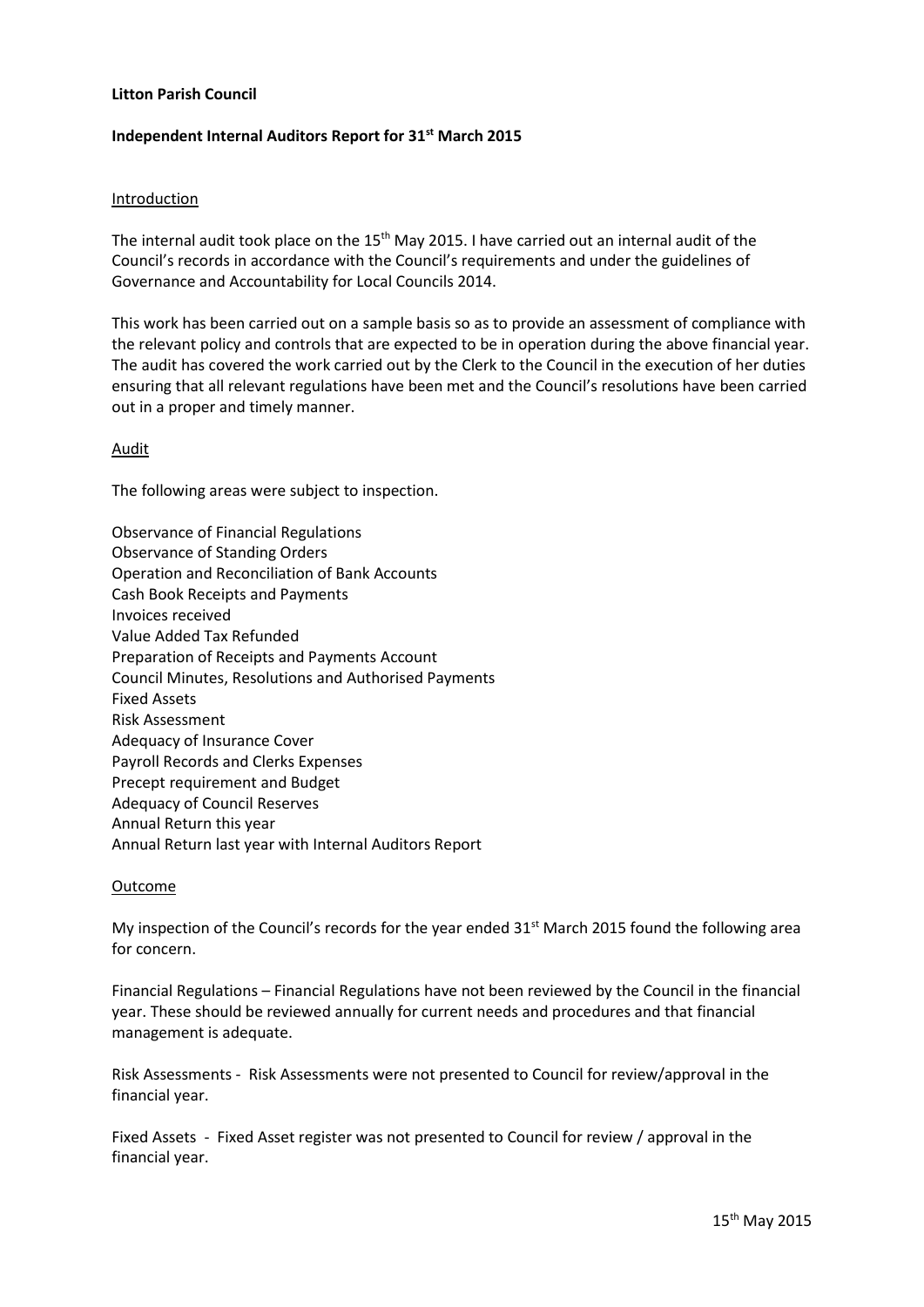I conclude that on condition of the aforementioned matters that Litton Parish Council's system of internal control meets the needs of the Council to a good standard.

Joanne Taylor Ain Moor House, Main Road, Stretton, Derbyshire DE55 6EW